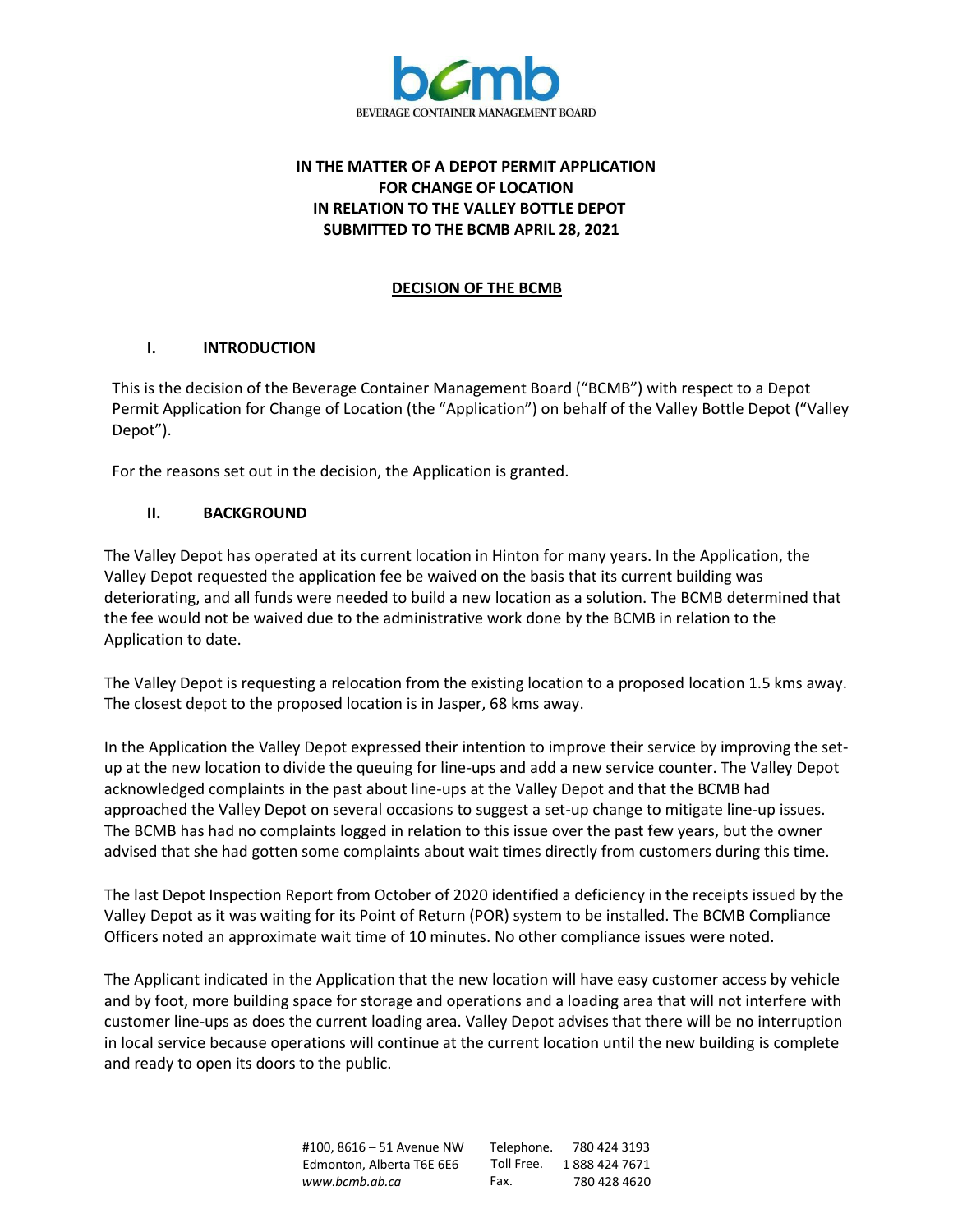

The BCMB required the permit holder to publish a public notice of the Application. A public notice was published, and submissions were allowed for a 30-day period. No submissions were received from the public or other depots.

## **III. THE DEPOT BY-LAW**

Applications to relocate an existing depot are governed by the By-laws passed by the BCMB, and in particular the Depot By-law.

The BCMB permitted the Valley Depot to apply for relocation and considered the application in accordance with section 6.5 of the Depot Bylaw, which provides as follows:

6.5 If the Permit Holder submits a relocation application in accordance with section 6.4, the decision whether or not to grant the relocation application is in the sole discretion of the BCMB taking into consideration:

- 6.5.1. Whether the proposed location is within close proximity of the existing location and members of the public currently served at the existing location could reasonably be expected to continue to do business at the proposed location;
- 6.5.2. Whether the relocation is in the best interests of the industry and public;
- 6.5.3. Any considerations raised by material received during the notice of application period in Section 6.6 of this By-law.
- 6.5.4 Any other criteria the BCMB considers relevant in maintaining a viable Container recovery system.

#### **IV. DECISION AND REASONS**

As noted previously, the proposed Depot location satisfies the Depot By-law proximity requirements. Because the Valley Depot is the only depot in Hinton, the proposed location is inside of its current service area. Comparing the current and proposed locations, the BCMB is satisfied that members of the public currently served by the existing location could reasonably be expected to do business at the proposed location.

The BCMB also notes the proposed changes to the size and layout of the proposed location which are intended to improve customer service and decrease wait times. The BCMB considers this to be in the best interests of the industry and the public.

The Valley Depot has operated in Hinton for a number of years and its continued operation is consistent with the BCMB's goal of maintaining a viable Container recovery system in the Province.

Having considered the matters outlined above, the BCMB is of the view that the Application should be granted.

| #100, 8616 - 51 Avenue NW | Telephone. | 780 424 3193  |
|---------------------------|------------|---------------|
| Edmonton, Alberta T6E 6E6 | Toll Free. | 1888 424 7671 |
| www.bcmb.ab.ca            | Fax.       | 780 428 4620  |